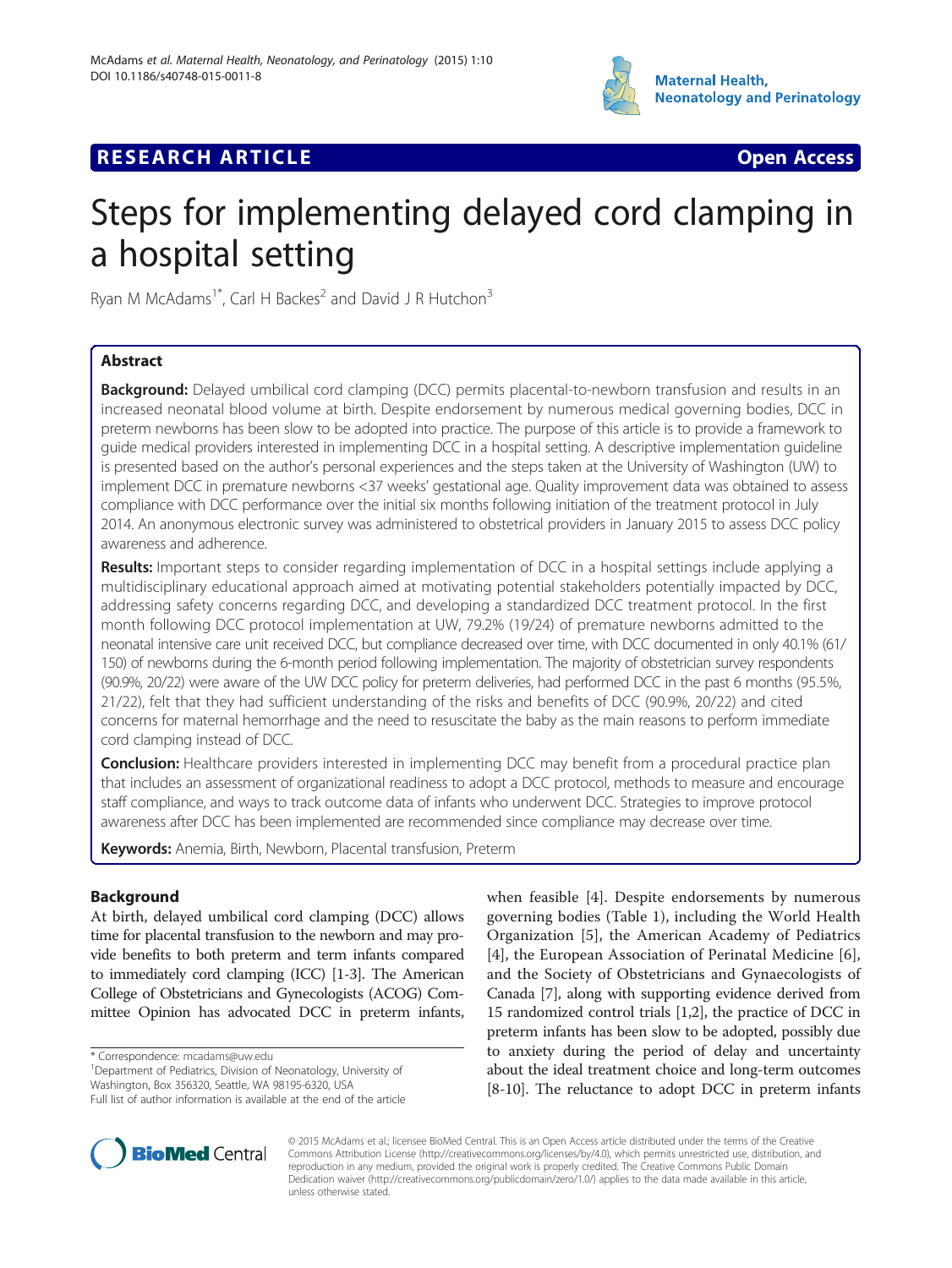|              | <b>Extremely Preterm</b>                                                                                                                                                                   | Preterm   | Term                                                                                                                                                  |  |  |
|--------------|--------------------------------------------------------------------------------------------------------------------------------------------------------------------------------------------|-----------|-------------------------------------------------------------------------------------------------------------------------------------------------------|--|--|
|              | <28 WGA                                                                                                                                                                                    | 28-37 WGA | >37 WGA                                                                                                                                               |  |  |
| <b>WHO</b>   | Delay of umbilical cord clamping for 1–3 minutes after birth is recommended for all births with simultaneous essential newborn care.                                                       |           |                                                                                                                                                       |  |  |
| ACOG         | Evidence supports delayed umbilical cord clamping in<br>preterm infants.                                                                                                                   |           | Insufficient evidence exists to support or refute the benefits of delayed umbilical<br>cord clamping for term infants born in resource-rich settings. |  |  |
| AAP          | Endorsed recommendations of ACOG (above)                                                                                                                                                   |           |                                                                                                                                                       |  |  |
| SOGC         | Delayed cord clamping by at least 60 seconds is<br>recommended                                                                                                                             |           | The risk of jaundice is weighed against the physiological benefits of delayed<br>cord clamping.                                                       |  |  |
| <b>RCOG</b>  | Delay clamping the umbilical cord earlier than necessary unless exigent circumstances such as heavy maternal blood loss or the need<br>for immediate neonatal resuscitation take priority. |           |                                                                                                                                                       |  |  |
| <b>ILCOR</b> |                                                                                                                                                                                            |           | Delay umbilical cord clamping for at least 1 min for newborn infants not requiring resuscitation. Evidence does not support or refute                 |  |  |

<span id="page-1-0"></span>Table 1 Recommended practice guidelines for delayed cord clamping [\[4-6,30](#page-7-0)]

delayed cord clamping when resuscitation is needed.

Abbreviations: WHO World Health Organization, ACOG American College of Obstetricians and Gynecologists, AAP American Academy of Pediatrics, SOGC Society of Obstetricians and Gynaecologists of Canada, RCOG Royal College of Obstetricians and Gynaecologists, ILCOR International Liaison Committee on Resuscitation, WGA, weeks gestational age.

suggests that guidelines describing how to promote implementation of DCC for these infants in a hospital setting may be valuable.

In the United States, the practice of DCC in preterm newborns has not been widely adopted and few institutions have policies regarding DCC [\[11\]](#page-7-0). A myriad of barriers exist that may hinder adoption of DCC. Uncertainties surrounding DCC need to be addressed when considering implementing this practice. For provider's accustomed to ICC, the recommended 30 to 60 second range to perform DCC in preterm infants [[4](#page-7-0)] may be perceived as nonspecific and may raise concerns that inconsistent DCC practices could lead to variable outcomes. However, evidence-based guidelines are often collectively derived from studies that used non-standardized parameters, which leads to recommended ranges, exemplified in the Neonatal Resuscitation Program (NRP) with endotracheal tube epinephrine (1:10,000 concentration; 0.1 mg/ml) dose ranges from  $0.5 - 1$  ml/kg that can be repeated every  $3 - 5$  minutes [[12](#page-7-0)]. Another barrier preventing endorsement of DCC may be provider perceptions of potential harm associated with DCC that may be incongruent with existing evidence refuting these concerns (e.g., the assumption that maternal hemorrhage is reduced with ICC when no difference has been demonstrated in multiple studies) [[13\]](#page-7-0). A lack of awareness of potential infant benefits beyond placental neonatal transfusion, such as an almost 50% reduction in intraventricular hemorrhage all grades (10 trials, 539 infants, RR 0.59, CI 0.41-0.85, NNT 15) [\[2\]](#page-7-0), may limit enthusiasm toward DCC. In addition, the term "delayed" cord clamping may also contribute to hesitancy in adopting DCC, since this term is often associated with a negative connotation of waiting, particularly in a society that values immediate service, instant access, and quick results.

Healthcare providers involved in delivery room care interested in implementing DCC may benefit from a procedural plan for incorporating DCC into their practice. Based on the author's experiences with DCC and implementation of DCC for premature neonates (<37 weeks' gestation) at the University of Washington (UW), we summarize a potential DCC implementation strategy. This process involves (1) applying a multidisciplinary approach to educate and motivate potential stakeholders that will be impacted by DCC, such as neonatologists, pediatricians, obstetricians, midwives, neonatal and obstetrical nurses, respiratory therapists, neonatology fellows, and pediatric and obstetrical residents, (2) addressing concerns regarding the safety and effectiveness of DCC, (3) developing a standardized DCC treatment protocol, (4) and establishing a method to measure staff compliance and to track outcome data for infants who underwent DCC. Here we describe a step-by-step overview (see Table [2](#page-2-0)) for implementing DCC that may apply to any hospital setting, but is most relevant to institutions performing high-risk deliveries of premature neonates.

# Results and discussion

Each of the authors has been involved with DCC at their respective medical institutions. In 2007, Darlington Memorial Hospital (author DJRH) was the first center in the United Kingdom to implement a DCC guideline (DCC of at least 30 seconds in preterm neonates and at least 45 seconds in healthy term neonates). In July 2014, DCC (45 seconds in preterm neonates) was initiated at UW, Seattle, WA, USA (author RMM), which had 2,010 hospital deliveries and 456 admissions to its 50 bed, Level 3 NICU in 2013.

From July to December 2014, a total of 230 neonates were admitted to the UW NICU, of which 150 were premature neonates <37 weeks' gestational age. Among these premature neonates, DCC was documented (yes/no) in 70.7% (106/150) of neonates with DCC performed in 57.5% (61/106 of documented neonates; 40.7%, 61/150 of total NICU admissions) of these neonates. Documented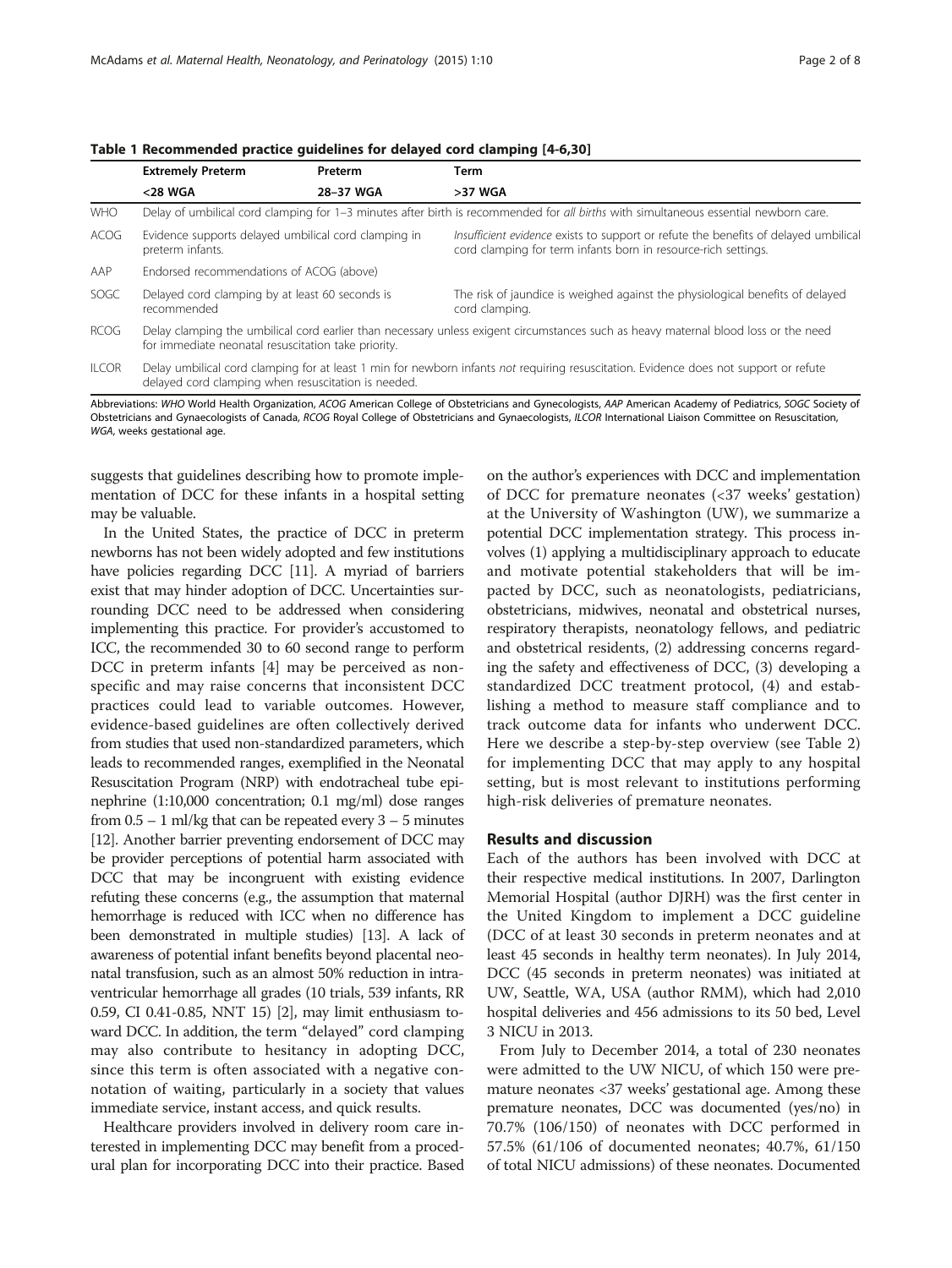<span id="page-2-0"></span>Table 2 Steps for implementing delayed cord clamping in a hospital setting.

|             | <b>Potential Leaders</b>   |                           |  |
|-------------|----------------------------|---------------------------|--|
| Recruit and | Obstetricians              | <b>Nurses</b>             |  |
| Motivate    | Gynecologists              | Nurse Practitioners       |  |
|             | Pediatricians              | Respiratory Therapists    |  |
|             | Neonatologists             | Midwives                  |  |
|             | <b>Trainees</b>            | Clinical Staff            |  |
| Create      | List of participants       | Obtain input to resolve   |  |
|             | Forum to describe DCC      | concerns                  |  |
|             | Consensus to implement DCC |                           |  |
|             | Specific DCC Protocol      |                           |  |
| Implement   | Teaching of DCC            | Revise protocol as needed |  |
|             | Simulations                |                           |  |
|             | Standard practices         |                           |  |
|             | Compliance monitoring      |                           |  |

premature neonates who had DCC performed compared to no DCC, had a mean gestational of  $30.9$  ( $\pm 3$ , S.D) versus 32.4 (±3.9, S.D) weeks and a birth weight of 1.633 (±0.575, S.D) versus 1.906 (±0.777, S.D) kg, respectively.

To address factors pertaining to DCC policy compliance, a survey of obstetrical providers (attendings and fellows) involved in premature deliveries was conducted via email in January 2015, seven months after DCC was initiated. A total of 22 of 39 (56.4%) obstetrical providers (14/22 attendings, 3/7 fellows) responded to the survey. Most obstetrician survey respondents were aware of the UW DCC policy for preterm deliveries, had performed DCC in the past 6 months, and felt that they had sufficient understanding of the risks and benefits of DCC (see Table 3). Although the DCC policy was designed for preterm newborns, the 21 obstetrical provider survey respondents who performed DCC had done so in both preterm (8), term (1) and both preterm and term (12) newborns with DCC times ranging from 30 to >60 seconds, with most (63.6%, 14/22) adhering to the recommended

Table 3 Answers given by obstetrical providers in response to survey questions regarding implementation and practices related to delayed cord clamping (DCC)

| ana prashess related to acidyca sora claniphily (s es)                                                                                              |                        |  |  |  |
|-----------------------------------------------------------------------------------------------------------------------------------------------------|------------------------|--|--|--|
| <b>Ouestions:</b>                                                                                                                                   | Yes % (# yes,<br># no) |  |  |  |
| Have you performed DCC in the past 6 months?                                                                                                        | 96% (21,1)             |  |  |  |
| Do you feel that you have a sufficient understanding<br>of the risks and benefits of DCC?                                                           | 91% (20, 2)            |  |  |  |
| Are you aware of the DCC policy for preterm<br>newborns <37 and 0/7 weeks?                                                                          | 91% (20, 2)            |  |  |  |
| In the past 6 months, are there preterm newborns $\leq 37$<br>and 0/7 weeks that you intentionally opted for early<br>cord clamping instead of DCC? | 73% (16, 6)            |  |  |  |

45 second delay. Obstetrical provider cited concerns for maternal hemorrhage, the need to resuscitate the baby, and requests by the neonatologist as the main reasons to perform ICC instead of DCC.

# Initial steps in implementing delayed cord clamping

To promote evidence-based practice, a thorough review of current literature on DCC should be conducted with a focus on Level 1 evidence (strongest), including systematic reviews or meta-analyses of all relevant randomized control trials (RCTs) and Level II evidence obtained from well-designed RCTs. After a formal decision on the part of hospital leaders involved in newborn care (e.g., director of the NICU or obstetrical service) to adopt DCC in clinical practice, implementation of this new practice requires planning and actions to modify currently established collective behavior in the pursuit of specific objectives (e.g., all premature newborns <37 weeks gestation will receive DCC for 45 seconds) [\[14](#page-7-0)]. The effectiveness of this clinical practice change, such as routinely practicing DCC instead of ICC, is dependent on the organizational readiness to change, a measure determined by factors such as behavioral, psychological, and structural preparedness [\[15\]](#page-7-0).

# Taking a leadership role in advocacy

A strong leader or cohesive team is required to champion the multi-step efforts required to successfully transition from well-established institutional practice that has little or no perceived drawbacks (e.g., ICC) and implement a new evidence-based practice like DCC. Klein and Sorra have described implementation as the critical gateway between the decision to adopt an innovation (e.g., DCC) and the routine use of the innovation within an organization, which occurs as a continuum, ranging from avoidance of the innovation to minimal, indifferent use to skilled, enthusiastic, and consistent use [\[16\]](#page-7-0). An individual or group of individuals interested in implementing DCC need to have a dedicated, patient, and persistent approach in order to overcome inertia common to established medical practices. By identifying key partners amongst healthcare providers involved in newborn deliveries, a leadership team can be established that serves as advocates of DCC and contact points for disseminating accurate and consistent recommendations as the DCC practice approach is rolled out.

### Assess and address logistical and operational issues

Once a leadership team has identified a need to implement DCC based on current evidence-based literature and in accordance with recommended practice guidelines (Table [1](#page-1-0)), the team should determine how DCC would fit in with their institution's system. The leadership team should assess the existing logistical and operational landscape pertaining to newborn deliveries. Key stakeholders (i.e., targeted users who are expected either to directly perform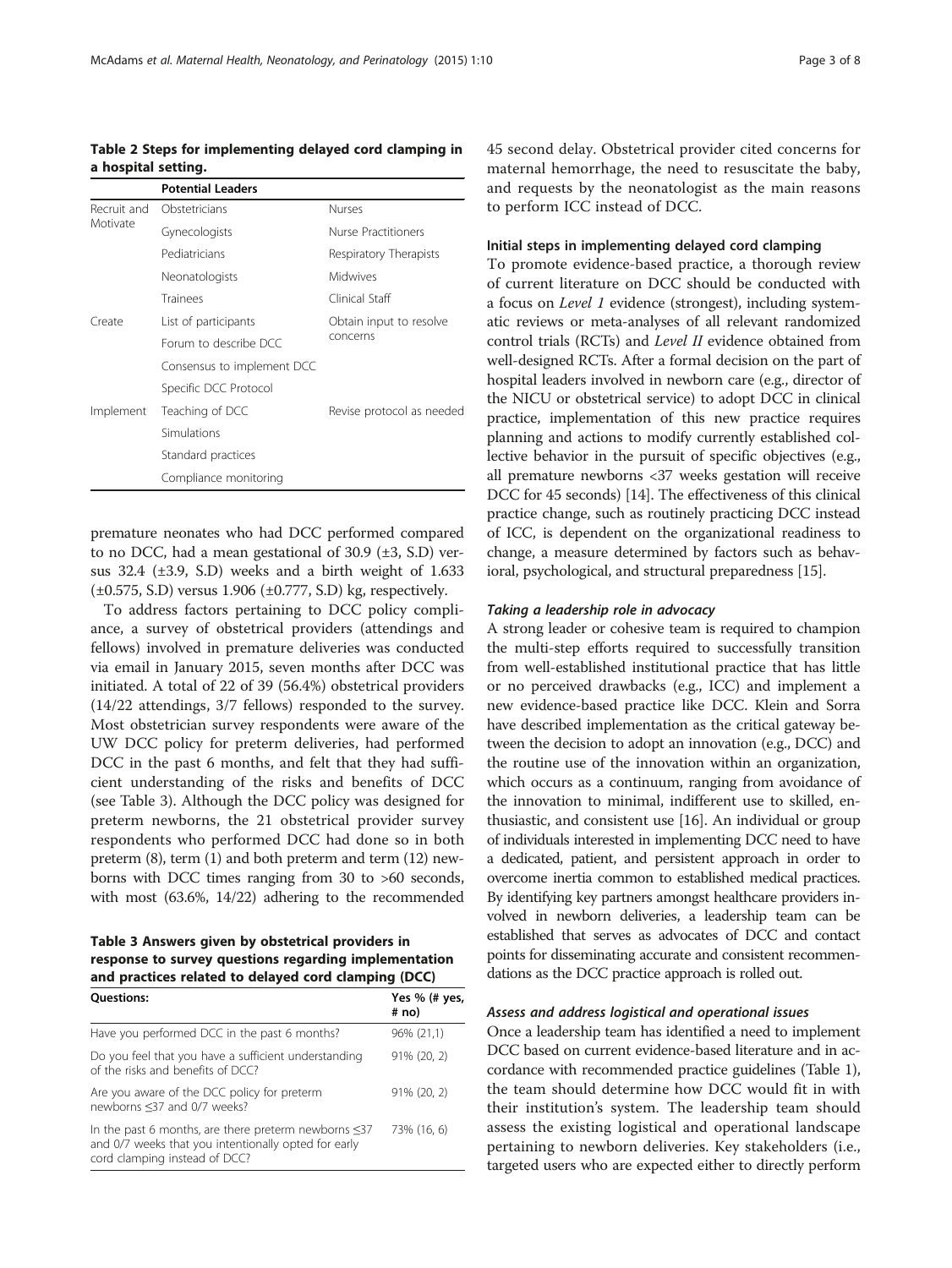DCC or to support the practice) [\[16](#page-7-0)] and current resources relevant to newborn deliveries should be identified. Mapping out the existing institutional framework will aid in determining the essential units (e.g., obstetrical and neonatal intensive care), and staff (e.g., obstetricians, neonatologists, nurses, respiratory therapists, etc.) that will inform strategy development for making DCC operational. Additionally, potential hurdles should be identified (e.g., who will be responsible for announcing the DCC time at the delivery? Does the electronic medical record have current capacity to document DCC? Who will record DCC in the electronic medical record?) in order to explore possible solutions to implementation obstacles.

# Educating and motivating stakeholders

The delivery of premature newborns is often a high-risk and intense endeavor that involves multiple healthcare providers to succeed. Successful implementation of DCC is contingent on the support of targeted stakeholders that will be impacted by DCC, including neonatologists, pediatricians, obstetricians, midwives, neonatal and obstetrical nurses, respiratory therapists, neonatology fellows, and pediatric and obstetrical residents. As an initial starting point, a Grand Rounds on DCC describing the physiology, background and evidence-based studies supporting this technique is a way to reach a large medical provider audience. Following this inceptive educational meeting, multiple interdisciplinary meeting sessions aimed at further education on DCC are recommended to address this diverse group of stakeholders. These sessions can provide an open forum to freely discuss concerns and questions about DCC. In order to realistically meet with the relevant stakeholders this approach requires flexibility with time and schedule coordination. Video streaming of live or recorded sessions on DCC is another method to reach medical providers unable to physically attend to a meeting. Contacting department or medical unit leaders early on may establish buy-in from key players and allow for discussion sessions on DCC to be included as agenda items during routine meetings (e.g., weekly obstetrical staff meeting, monthly respiratory therapist or neonatal nurse practitioner meeting, etc.). This strategy should increase the reachable audience and prevent the need to schedule additional meetings that may have poor turnout or provoke untoward sentiment (e.g., having to attend a meeting on a day off ).

# Clarifying operational definitions

In order to safely and effectively implement DCC, providers involved in newborn deliveries need to have clear definitions of terminology and concepts related to DCC.

# Time of birth

Clarification over when time of birth should be recorded is important when implementing DCC since this time

point influences assignment of Apgar scores. Time of birth should be recorded and Apgar timing initiated once the fetus is delivered (complete expulsion or extraction from its mother) whether or not the umbilical cord has been cut or the placenta is attached. The available evidence suggests that DCC does not affect one or five minute Apgar scores, which may reassure providers used to performing ICC.

### Immediate umbilical cord clamping after birth

Definitions of early cord clamping vary. In term infants, ICC is considered clamping the cord immediately or within the first 60 seconds after birth [\[13](#page-7-0)]. In preterm infants ICC is considered clamping immediately or within the first 30 seconds after birth [[1](#page-7-0)]. The exact etiology of the common practice of ICC after delivery is not clear and not evidence based. As part of active management of the third stage of labor to reduce postpartum hemorrhage, ICC has been recommended along with a prophylactic uterotonic drug and controlled cord traction [[17](#page-7-0)]. Subsequent studies have not demonstrated an effect of umbilical cord clamp timing (immediate or delayed) on postpartum hemorrhage risk [[13](#page-7-0)].

# Delayed umbilical cord clamping after birth

Similar to ICC, definitions of DCC vary. In term infants, DCC is considered clamping 60 seconds after birth, typically at 1 to 3 minutes after delivery [\[13\]](#page-7-0). In preterm infants DCC is considered clamping between 30 to 60 seconds after birth [[1](#page-7-0)].

In healthy term singleton infants delivered in a hospital setting, placental transfusion of approximately 30-40% (24–32 ml/kg) of the total potential blood volume at birth typically occurs by 2 minutes after delivery, but may extend up to 5 minutes with infants held in a position level with the bed or raised to the level of the mother's abdomen (vaginal births) or anterior thigh (caesarean births) [[18](#page-7-0)]. In healthy, vaginally delivered term newborns, the position before cord clamping (i.e., maternal abdomen or chest) does not seem to affect volume of placental transfusion, a finding that supports early skin-to-skin contact with these newborns and their mothers [\[19\]](#page-7-0). Available DCC data on placental transfusion in preterm babies is based on positioning at the level of the mother's abdomen (vaginal births) or anterior thigh (caesarean birth) with insufficient data regarding positioning preterm newborns at the level of maternal abdomen and chest, a position which may not be feasible in extremely premature newborns due to shortened umbilical cord lengths.

# Addressing concerns raised regarding delayed cord clamping

Although multiple RCTs have demonstrated the safety and potential benefits of DCC, reluctance to adopt this practice persists. Uncertainty about long-term outcomes requires additional adequately powered RCTs to establish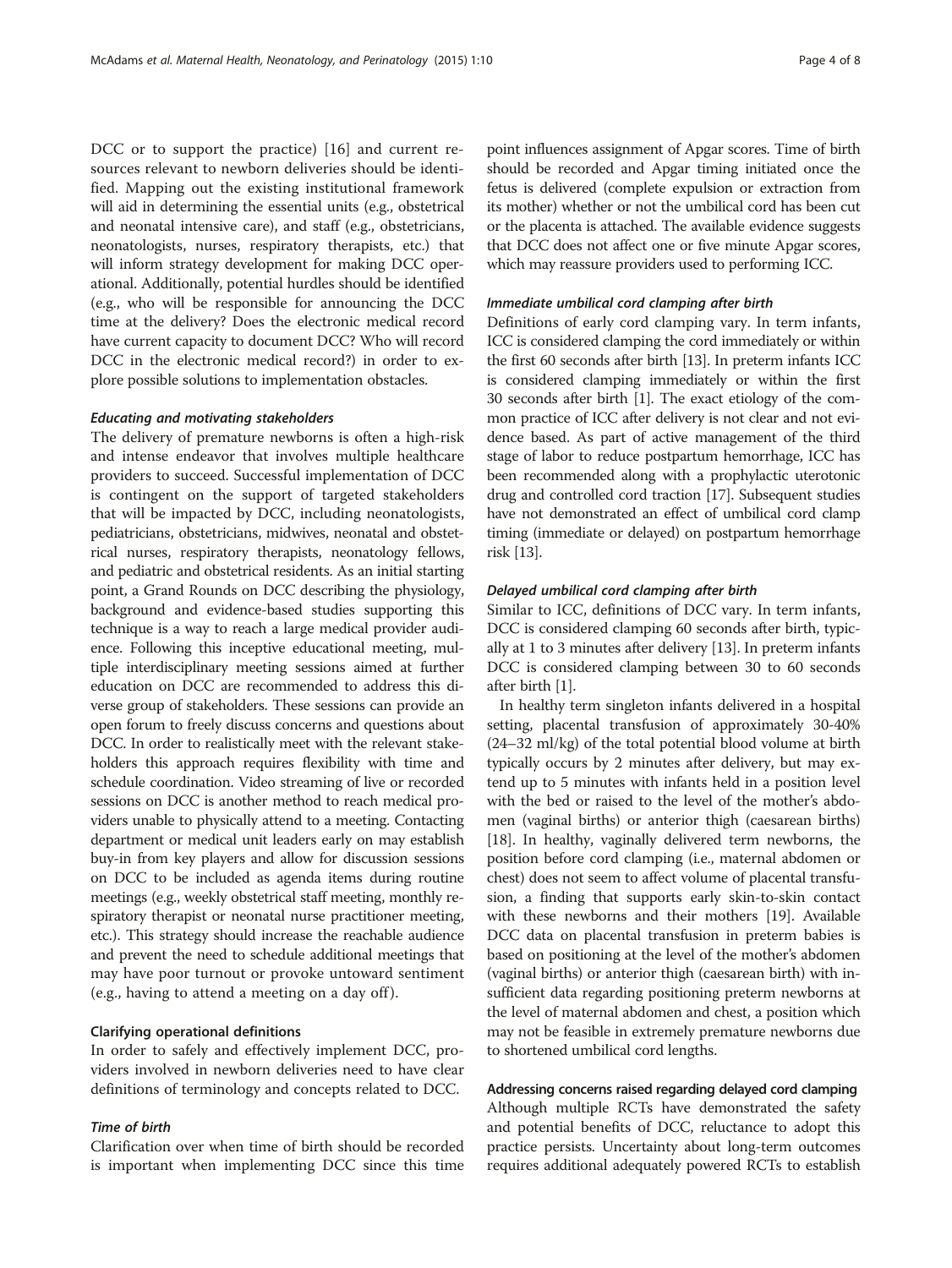long-term risks and benefits [[9,10](#page-7-0)]. Like any recommended medical practice, as additional evidence becomes available, advice may change regarding optimal management of the umbilical cord at the time of delivery. While the lack of long-term outcome studies is acknowledged, many of the cited concerns for not performing DCC are not supported by RCTs. An example is the concern for symptomatic polycythemia resulting from DCC, which has not been demonstrated in multiple RCTs in preterm and term infants exposed to DCC compared to infants exposed to ICC [[2,3,13](#page-7-0)].

Jaundice is another concern that may contribute to apprehension toward practicing DCC. While DCC has been associated with increased bilirubin levels in preterm [\[1](#page-7-0)] and term [[13\]](#page-7-0) infants compared to ICC, RCTs have demonstrated only a small increase (1.6%) in the need for phototherapy in term infants (not preterm) exposed to DCC based on data from 7 trials that included 2324 infants (RR 0.62 95% CI 0.41 to 0.96) [\[13](#page-7-0)]. Neither the meta-analysis by Hutton and Hassan nor the RCT by Andersson et al. showed a significant difference in the need for hyperbilirubinemia requiring phototherapy between full term infants managed with DCC versus ICC [[3,20](#page-7-0)]. Kernicterus has not been reported as a complication associated with DCC. Given that most preterm infants are closely observed in the NICU for >48 hours, have bilirubin levels routinely measured, and effective phototherapy exists to safely treat hyperbilirubinemia, an over-emphasis on the increased risk of jaundice with DCC seems unwarranted when considering the potential benefits of DCC, particularly in high-risk neonates.

Concern has been raised that DCC will prevent timely resuscitation, particularly in premature newborns who appear cyanotic and/or apneic. During the first few minutes of age, cyanosis is common finding in premature newborns and should not discourage DCC. Whether apneic premature newborns would benefit from active resuscitation with positive pressure ventilation during DCC needs to be further studied. Although subjective, there have not been reported differences in Apgar scores and respiratory distress between infants exposed to DCC compared to ICC [[3,13,21\]](#page-7-0). In comparison to ICC, DCC has not been associated with an increased risk of hypothermia after delivery [[1\]](#page-7-0). On the contrary, Aziz et al. reported less hypothermia with infants who received DCC [[22\]](#page-7-0). Emphasis should be made that DCC is a treatment aimed at promoting improved outcomes so that the time spent during DCC is not viewed as trivial, but propitious. While many of the benefits associated with DCC have not been studied as primary outcome measures, the decreased incidence of sepsis (2 trials, 137 infants, risk ratio 0.29, CI 0.09-0.99, NNT 10), necrotizing enterocolitis (5 trials, 241 infants, RR 0.62, CI 0.43-0.90, NNT 9), and intraventricular hemorrhage all grades (10 trials, 539 infants, RR 0.59, CI 0.41-0.85, NNT 15) are encouraging [\[2](#page-7-0)]. Two ongoing trials, the United Kingdom Cord Pilot Trial [[23\]](#page-7-0) and the Australian Placental Transfusion Study (The Australian New Zealand Clinical Trials Registry; [https://www.anzctr.](https://www.anzctr.org.au) [org.au\)](https://www.anzctr.org.au) will hopefully clarify the long-term neurodevelopmental impact of DCC in preterm infants <32 week's gestation. A discussion with parents prior to delivery on the potential risks and benefits of DCC may be beneficial and should be considered when feasible.

# Potential contraindications to delayed cord clamping

Interdisciplinary discussions between neonatology and obstetrical providers should include potential contraindications to DCC. While evidence based medicine recommendations on absolute contraindications to DCC do not exist, there are common conditions that may warrant ICC or umbilical cord milking as an alternative to DCC [[24,25](#page-7-0)]. Circumstances that may not be ideal for DCC include cord prolapse, antepartum hemorrhage, fetal compromise in a multiple gestation pregnancy, and concern for meconium aspiration. Clear communication mechanisms (e.g., call outs) should be developed that allow obstetrical or neonatology team providers who have safety concerns before or during delivery to forgo DCC and provide immediate resuscitation.

# Creating a delayed cord clamping treatment protocol

To help ensure homogeneity of practice, a standardized DCC treatment approach is recommended. Developing a simple, easy to follow, and evidence-based treatment guideline should promote clinician acceptance and improve adherence. An example of a DCC protocol that can be used at the time of delivery is demonstrated in Table 4. As new information becomes available from clinical trials on DCC, the leadership team or DCC oversight committee can

### Table 4 Delayed Umbilical Cord Clamping (DCC) Protocol

- 1. Prior to delivery, establish a consensus that cord clamping will be delayed for a specified duration (range 30–60 sec).
- 2. Prepare two warm sterile towels for transfer of the infant from the obstetrician to the neonatologist.
- 3. An assigned timekeeper starts a timer as soon as the infant is delivered from the womb, and thereafter announces the time in 15-second intervals.
- 4. DCC: Upon delivery, the infant is held in the warm towel by the obstetrician and cord clamping is delayed for the specified interval.
- 5. When the delay interval has been reached, the obstetrical provider clamps the umbilical cord in standard fashion and calls out "Cord clamped!"
- 6. During the DCC interval, it is appropriate to call out any possible safety concerns as they may arise.
- 7. The infant is transferred to the neonatologist's warm towel and routine newborn resuscitation is performed per current NRP guidelines.
- 8. The duration of DCC is recorded in the electronic medical record.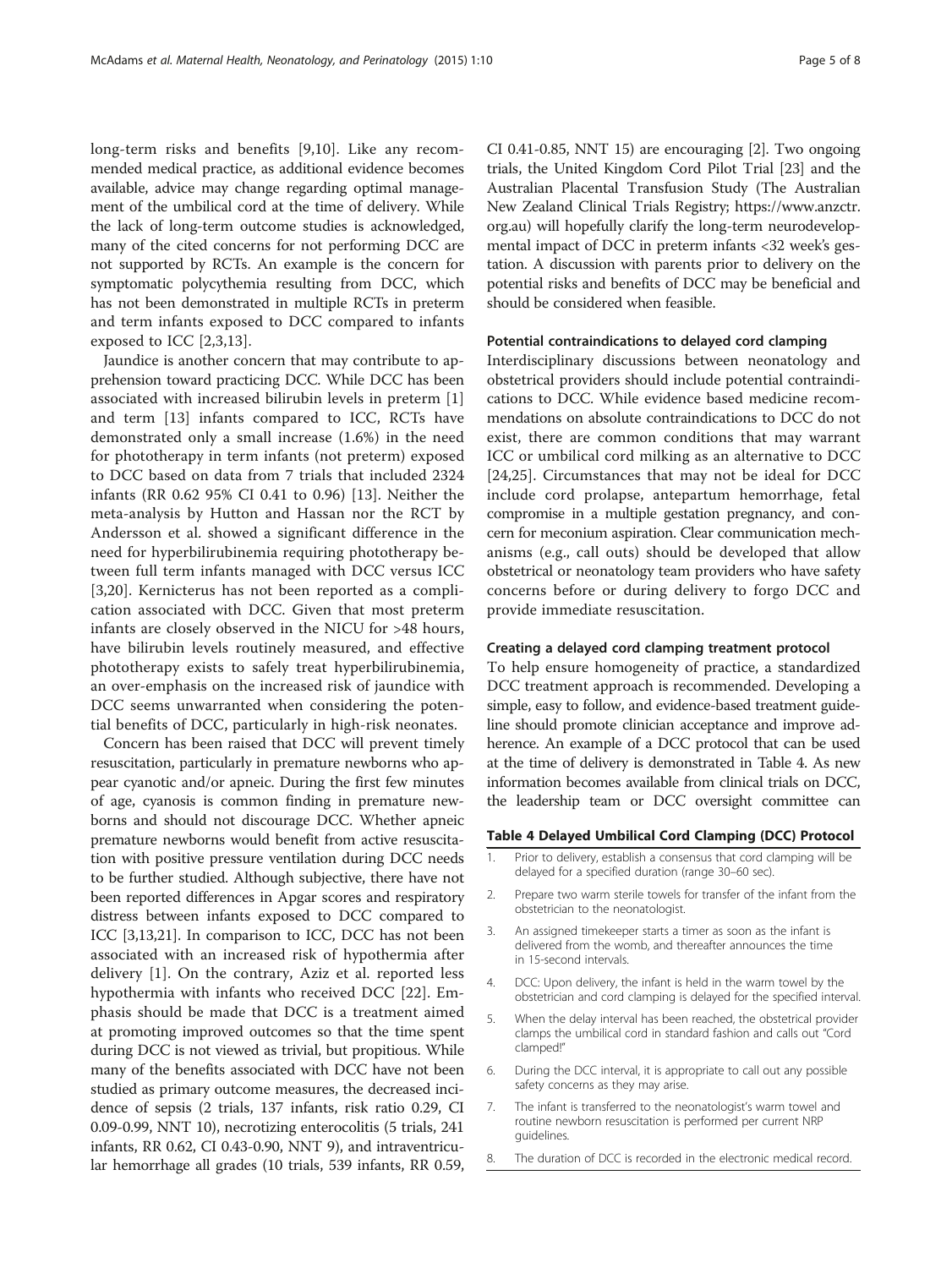modify guidelines as needed to ensure that safe and optimal treatments are practiced in newborns. Similar to updates with NRP, disseminating new or altered recommendations on DCC will require scheduled educational sessions and compliance monitoring.

# Evaluating readiness

Successful implementation of a new practice, such as DCC, requires leaders and staff members with motivational readiness (i.e., a perceived a need for change from ICC to DCC) and a favorable organizational climate (e.g., clear goals, open communication, a cohesive staff, and willingness to change) [[26](#page-7-0)]. Given the simplicity of practicing DCC, the need for additional institutional resources (e.g., increased staffing levels and physical resources) is limited. After the essential components to DCC have been mapped, potential hurdles addressed, key stakeholders educated, and the operational definitions established, then the leadership team needs to determine when to initiate the practice of DCC. Survey tools exist to measure organizational readiness for implementation of evidencebased practice into routine clinical care and may be useful when evaluating readiness to implement DCC [\[15](#page-7-0)].

# Simulation exercises to promote confidence

Prior to actually performing DCC in the delivery room, healthcare providers may benefit from simulation-based training scenarios highlighting important steps in the conducting DCC in newborn infants. Similar to programs like NRP, a simulated delivery scenario that includes DCC may provide a safe learning environment that enhances provider's development of critical leadership, communication and teamwork skills related to DCC. An aim of the simulated scenario would be to establish an effective working model that boosts the confidence of educated stakeholders and promotes familiarization with the steps involved in the DCC protocol. Simulation-based DCC training scenarios could be conducted jointly with different disciplines (e.g. neonatal and obstetrical providers) to promote effective communication, practice techniques, and strategies targeting teamwork competencies and learning objectives [[27\]](#page-7-0).

# Documentation and monitoring outcome data

Systematically documenting the duration of DCC in the medical record and routine tracking of outcome data in infants who underwent DCC is important in order to assess the ongoing benefits and potential risks of this practice. Safety and benefit has been consistently demonstrated in the available DCC trials for both term newborns in resource-poor settings and preterm babies (28–37 weeks' gestation) not needing active resuscitation. However, there is limited outcome data pertaining to DCC in term newborns born in resource-rich settings

or premature newborns (<28 weeks' gestational age) needing resuscitation after birth. While future randomized control trials are needed to determine certain primary outcome measures, gathering accurate data will provide a framework to investigate associations with DCC and short- and long-term outcomes that may lead to practice modification and quality improvement. Disseminating this valuable information on DCC implementation and outcomes at meeting, through online discussion forums, and through scholarly publications will promote an evolving best-practice that should further benefit preterm infants.

Periodic auditing medical records may provide a method to assess proper compliance and documentation of DCC. An audit of UW NICU admissions following the first six months after implementation demonstrated that only 70.7% (106/150) of premature newborns had duration of cord clamping documented in the electronic medical record, with only 40.7% (61/150) of premature newborns receiving DCC (>30 seconds) as demonstrated in Figure [1](#page-6-0). Further analysis demonstrated that both documentation of cord clamping duration and performance of DCC decreased overtime. While the cause for this decrease may be multifactorial, one potential reason may be related to an inconsistency in the person(s) responsible for documentation. At UW, pediatric resident physicians are responsible for DCC documentation in the medical record and new residents that switch NICU rotations monthly may not be familiar with their obligation for data entry. These findings prompted measures to remind and reeducate providers involved with DCC on the existing policy and prompted inquiries about any reasons for DCC noncompliance. For example, as a measure to promote improved DCC documentation in the electronic medical record, the data entry field for documenting DCC was modified (e.g., highlighted in red as a required data entry box).

While the success rates for implementing changes in health care organizations are not clear, published estimates indicate that success rates range from 19% to 58% for businesses implementing various changes (e.g., changes in technology, strategy deployment, and culture) [\[28](#page-7-0)]. Our data regarding a new cord clamping duration policy are consistent with this relatively low success rate based on the documented DCC compliance rate of 40.7% in the first 6 months following policy initiation. Azziz et al. noted that a reason for noncompliance in practicing DCC included the neonatal team not having arrived at the delivery in time [\[22\]](#page-7-0). In our study, OB providers at UW cited concerns for maternal hemorrhage, the need to resuscitate the baby, and requests by the neonatologist as the main reasons to perform ICC instead of DCC. While the majority of obstetrical survey respondents were aware of the UW DCC policy for preterm deliveries and had performed DCC in the past 6 months, only 56.4% (22/39)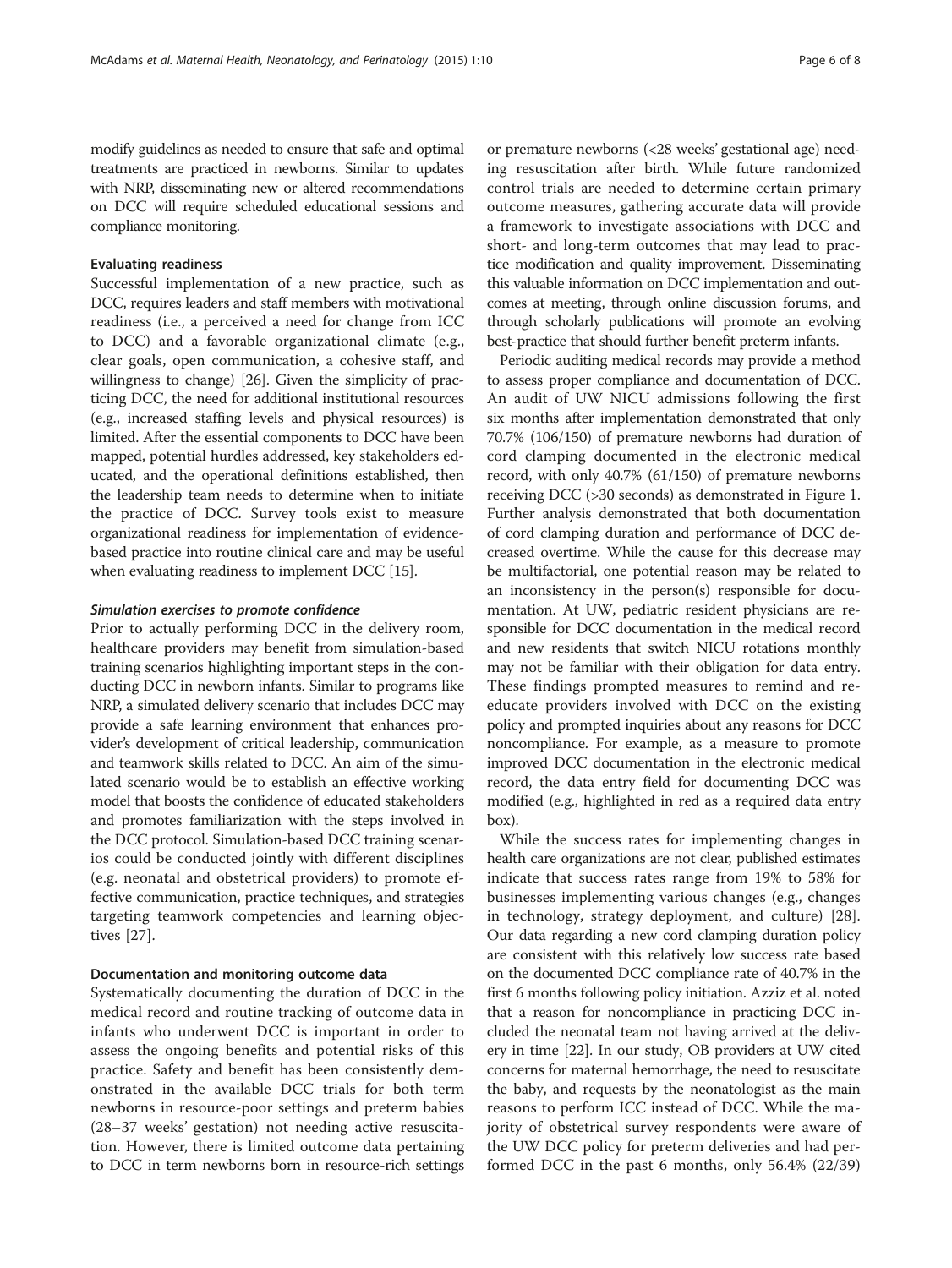Figure 1 Quality improvement assessment of compliance to performing and documenting delayed cord clamping in premature newborns. Between July –December 2014, 150 University of Washington neonatal intensive care unit were eligible for delayed cord clamping (DCC), which was implemented in July, 2014. (percent) was assessed regarding whether or not the duration of DCC was documented in the electronic medical record. Of the 150 neonates admitted to the NICU, 70.7% (106/150) had documentation on duration of cord clamping (delayed or immediate), with a decrease in documentation noted the last 2 months assessed. B.) Over the first 6 months following implementation, only 40.7% (61/150) of premature neonates admitted to the NICU had DCC (>30 seconds) documented. The figure depicts the neonates with documented DCC for each month (bottom line of the rectangular black bar) and the possible range of neonates who may have received DCC if all the undocumented neonates actually had DCC performed (top line of the rectangular black bar).

of obstetrical providers responded to the survey. This incomplete survey data, similar to the deficient DCC documentation in the electronic medical record, underscores some of the challenges associated with implementing a new practice. As the UW DCC implementation experience illustrates, collecting partial data prevents an accurate assessment of actual adherence to a newly introduced DCC policy. In order to assess the impact of DCC on neonatal outcomes, the degree to which the DCC strategy is performed as intended by the leadership team who developed the implementation strategy (strategy fidelity) needs to be measured [[29](#page-7-0)]. If DCC is not being practiced

as intended, it is not possible to draw valid conclusions about the effectiveness of this strategy.

To promote compliance to new healthcare practice policies, a committed leadership team is needed to address issues and recommend effective solutions. Training and educating new staff on DCC is another essential step in maintaining a consistent, safe, and effective approach to DCC. Finally, high quality communication between delivery and stabilization teams is paramount for DCC to be successful. The most common comment by obstetrical providers surveyed at UW was that a reminder to perform DCC would be helpful either at a morning huddle discussing potential deliveries or at a "time out" prior to a delivery. A brief conversation prior to delivery and a post-delivery debrief may help achieve the goal of augmenting placental transfusion at the benefit of the preterm newborn.

# Conclusions

Implementation of DCC in a hospital setting requires a dedicated leadership team to educate and motivate key stakeholders to successfully modify the existing practice of ICC. Healthcare providers interested in implementing DCC may benefit from a procedural practice plan that includes an assessment of organizational readiness to adopt a DCC protocol, methods to measure and encourage staff compliance, and ways to track outcome data of infants who underwent DCC. Strategies to improve DCC implementation effectiveness, such as regularly promoting DCC protocol awareness, are recommended since compliance may decrease over time. Ongoing monitoring of DCC outcomes is essential to determine the long-term risks and benefits of the practice.

# Methods

The author's opinions on how to safely implement DCC in a hospital setting are based on personal experiences with DCC at their respective tertiary care institutions. The recommended DCC implementation strategy constitutes the actual steps taken at UW with conclusions derived from this process. A DCC policy was initiated for all premature infants born at <37 weeks' gestational age in July 2014 following a 17-month long development and education phase as part of the implementation process. As part of the policy, the goal duration of DCC was 45 seconds, a time delay chosen in accordance to the evidence-based recommended 30–60 delay advocated by the ACOG Committee Opinion practice statement, which is endorsed by the American Academy of Pediatrics [[4](#page-7-0)]. For term deliveries, DCC is not routinely performed at UW, but is done upon parental request, with a delay of 1 to 3 minutes, a duration based on available evidence [\[13\]](#page-7-0).

As a quality improvement measure, a review of UW neonatal intensive care unit (NICU) admissions from July

<span id="page-6-0"></span>